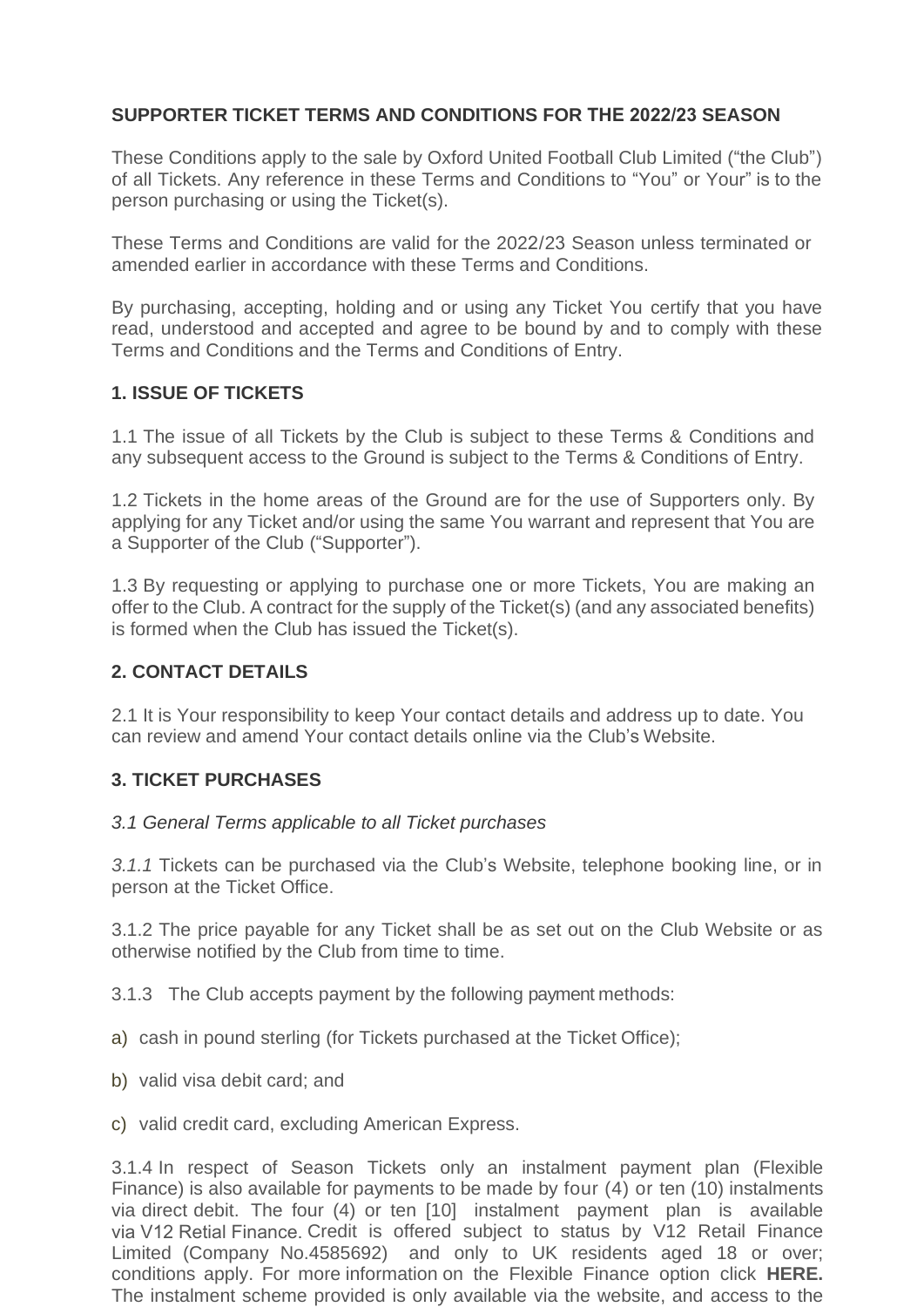Internet, an email address and a mobile phone is essential. There are many public facilities such as libraries, which offer access to the Internet.

3.1.5 If the payment methods or details are declined when the Club attempts to retrieve payment for any Tickets or any associated fees:

- a) the Club shall use reasonable endeavours to contact You (using the contact details it holds on file) to arrange for payment;
- b) if the Club has made reasonable attempts to contact You but has been unsuccessful and or payment is not received by the Club, the affected Tickets may at the sole discretion of the Club be cancelled; and
- c) You shall be liable to the Club for any bank or administrative charges incurred by the Club under this clause.

3.1.6 Availability and any priority for purchasing Tickets will be made available on the Club Website and or otherwise publicised by the Club. Any Ticket purchased under any advertised priority condition for the selected fixture is for the sole use of the Supporter who qualifies. Ticket priorities are strictly non-transferable, and the Club reserves the right to cancel any Ticket(s) purchased to be used by anyone other than the qualifying Supporter. Any discounts available for selected Supporters are only applicable to that Supporter, and the discount benefits are non- transferable.

3.1.7 The Club reserves the right to refuse to sell any Ticket to any person that it considers to be unsuitable. Any Supporter considered or found to be unsuitable after the purchase of any Ticket may have their Ticket cancelled at any time, and dependent on the circumstances, a refund may not be given for any Ticket(s) cancelled pursuant to this clause. Any refund would be at the absolute and sole discretion of the Club.

3.1.8 In the interests of safety, the Club may be required to investigate any transaction for any match. By purchasing any Tickets through the Club, you acknowledge it may be necessary for Your name, address and date of birth details provided by yourself to the Club to be shared with the opposition Club to confirm that you are not a known supporter of the opposition Club. The Club reserves the right to cancel any tickets purchased by any person who is registered with, or known to, an opposition Club. Refunds will not be offered for any Tickets cancelled pursuant to this clause.

#### *3.2 Single Match Ticket purchases*

3.2.1 A Single Match Ticket allows the holder access to the specific Home Match specified on the Ticket. A non-refundable booking fee will be payable for purchases of Single Match Tickets via the telephone booking line and Club Website with the exception of print at home tickets which does not incur a booking fee. Single Match Tickets can also be purchased in person from the club shops (located in the centre of Oxford and at the Ground) when they are open for business on Mondays to Fridays.

3.2.2 Single Match Tickets can be collected before the day of the Home Match from the Ticket Office when it is open for business during normal office hours or from the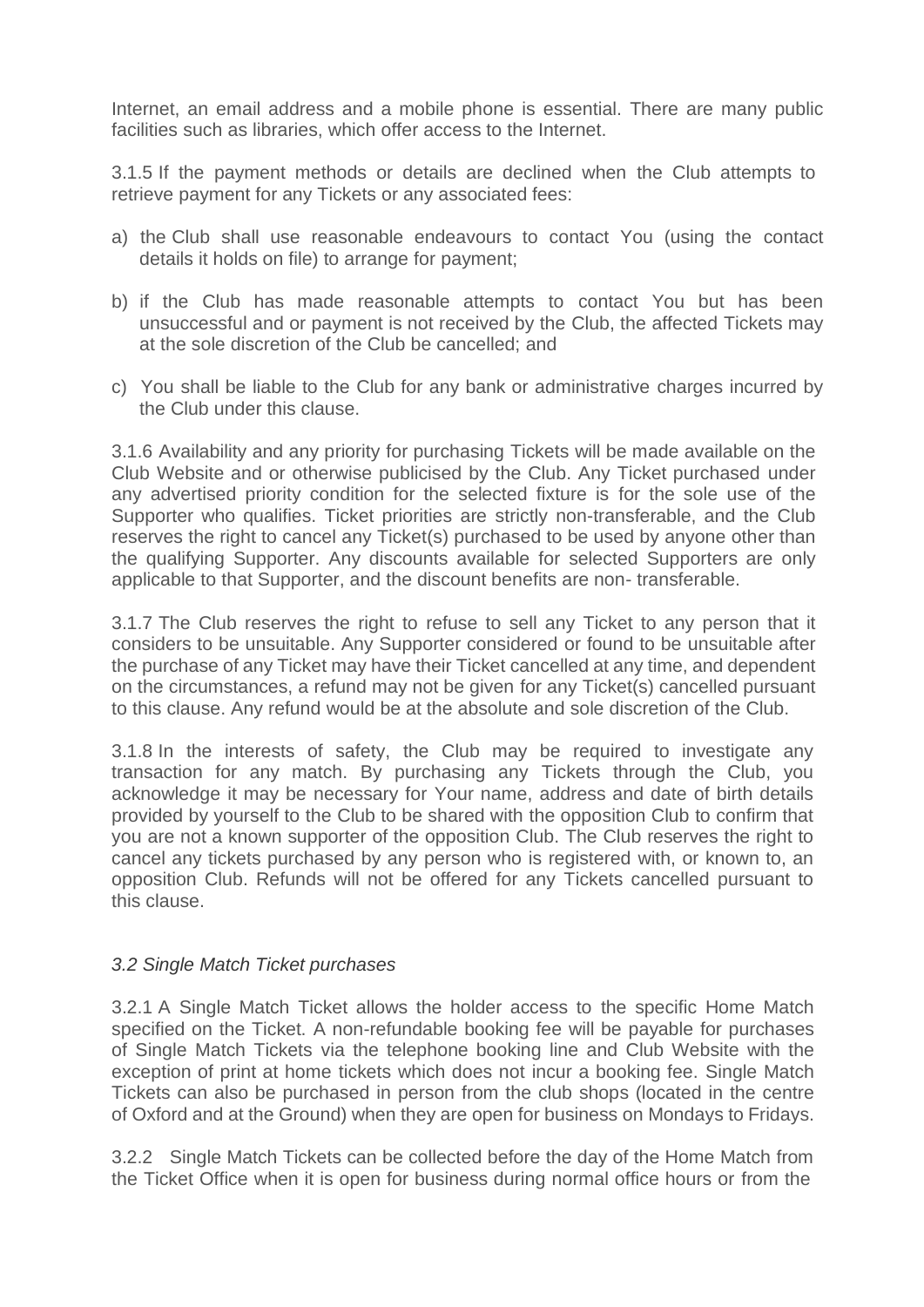Club reception on the day of the Home Match from three hours before kick-off (two hours before kick-off for evening games). The person picking up the Ticket(s) will be required to give the name and address and may be asked for the credit/debit card used for payment, and/or presentation of valid ID. Any person collecting Tickets on behalf of another must too provide evidence of their name and address and may be required to answer security questions. If the person collecting the Tickets can not be identified to the reasonable satisfaction of the Club staff the collection of the Ticket(s) will be refused. In the event of a dispute, the Ticket Office Supervisor's decision is final.

#### *3.3 Season Ticket purchases*

3.3.1 A Season Ticket allows the holder access to every Home League Match played at the Ground in the applicable season (this excludes any friendlies, testimonials, Play Off and subject to clause 3.3.6 Cup Matches and any other Matches played at the Ground during the Season). Where a Home League Match included within Your Season Ticket is a Restricted Match for example as a result of having to be played behind closed doors' or with a reduced capacity as a consequence of the Coronavirus pandemic, if the Club is unable able to provide You with an alternative seat for the Home League Match You will be entitled to claim a pro-rata refund in accordance with clause 4.

3.3.2 A seat within the Ground for Home League Matches will be nominally allocated to each Season Ticket purchased.

3.3.3 Notwithstanding clause 3.3.2 nothing in these Conditions shall constitute or imply any entitlement to occupy any seat indicated on any Ticket in any Match or subsequent Season. Where reasonably possible Season Ticket holders will be allocated the same seat for all Home League Matches attended. In the event the area of the Ground were the allocated seat associated with a Season Ticket is closed or restricted for any league Match or for any reason the Club will subject to availability provide an alternative seat. Where the allocated seat is unavailable at a Restricted Match and an alternative seat is unable to be allocated as a result of the restrictions the You will be entitled to claim a pro rata refund in accordance with clause 4.

3.3.4 At the sole discretion of the Club and subject to the relevant area(s) of the Ground being open, Season Ticket holders' nominally allocated seat for League Matches may for an advertised time period be reserved for Season Ticket holders purchasing a ticket(s) for home cup Matches or play-off Matches within the advertised time period. Where a purchase is not made within any such advertised time period there is no guarantee a Ticket for the allocated seat or any other Ticket will be available.

3.3.5 Any priority or benefits offered to any Season Ticket or Concessionary Season Ticket holder is strictly for the use of the Supporter who qualifies. Priorities or benefits are strictly non-transferable, and we reserve the right to cancel any products purchased to be used by anyone other than the qualifying Supporter.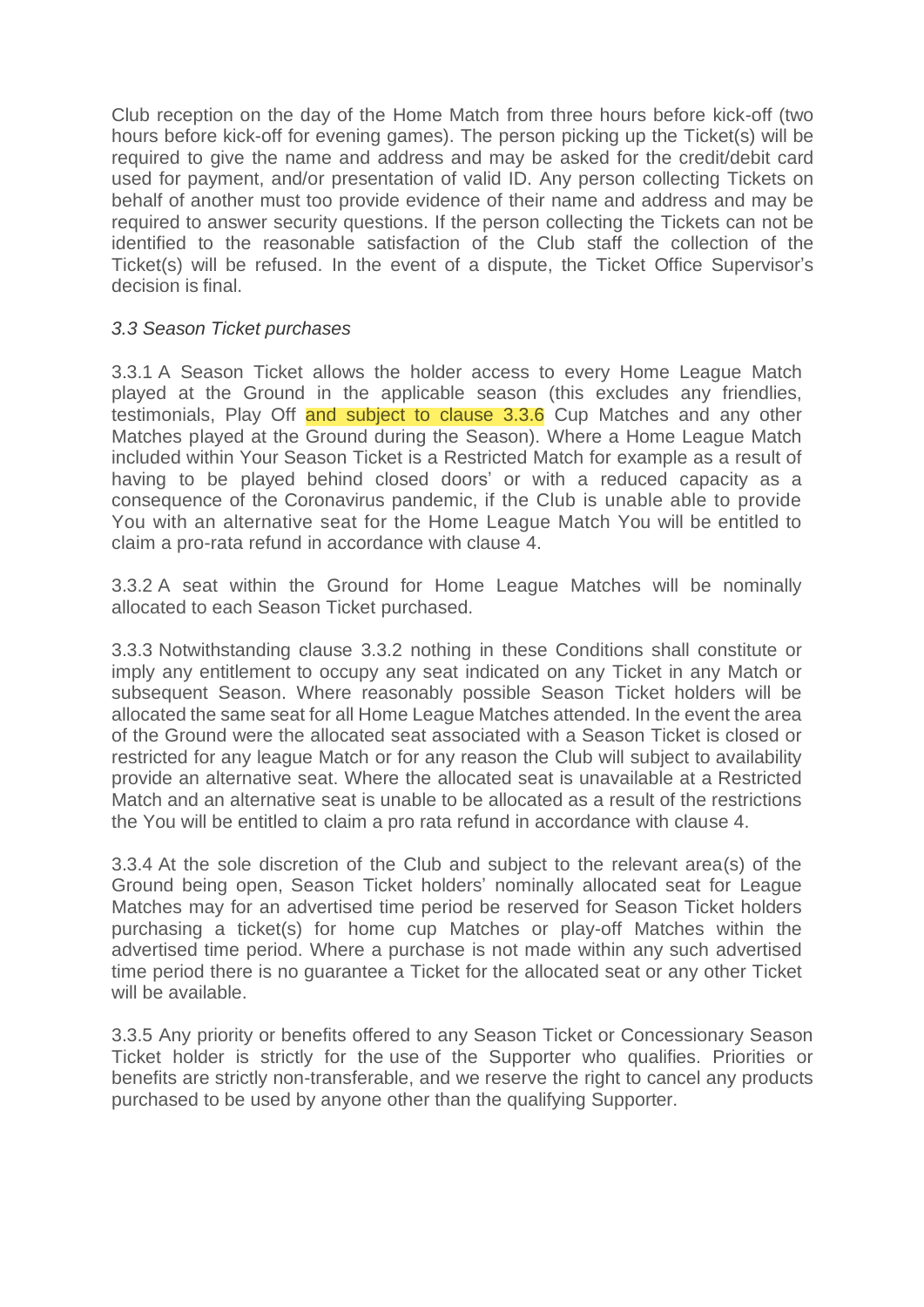### *3.4 Concessions*

3.4.1 Concessionary Tickets are made available at the discretion of the Club. Concessionary Rates and eligibility criteria shall be as set out on the Club Website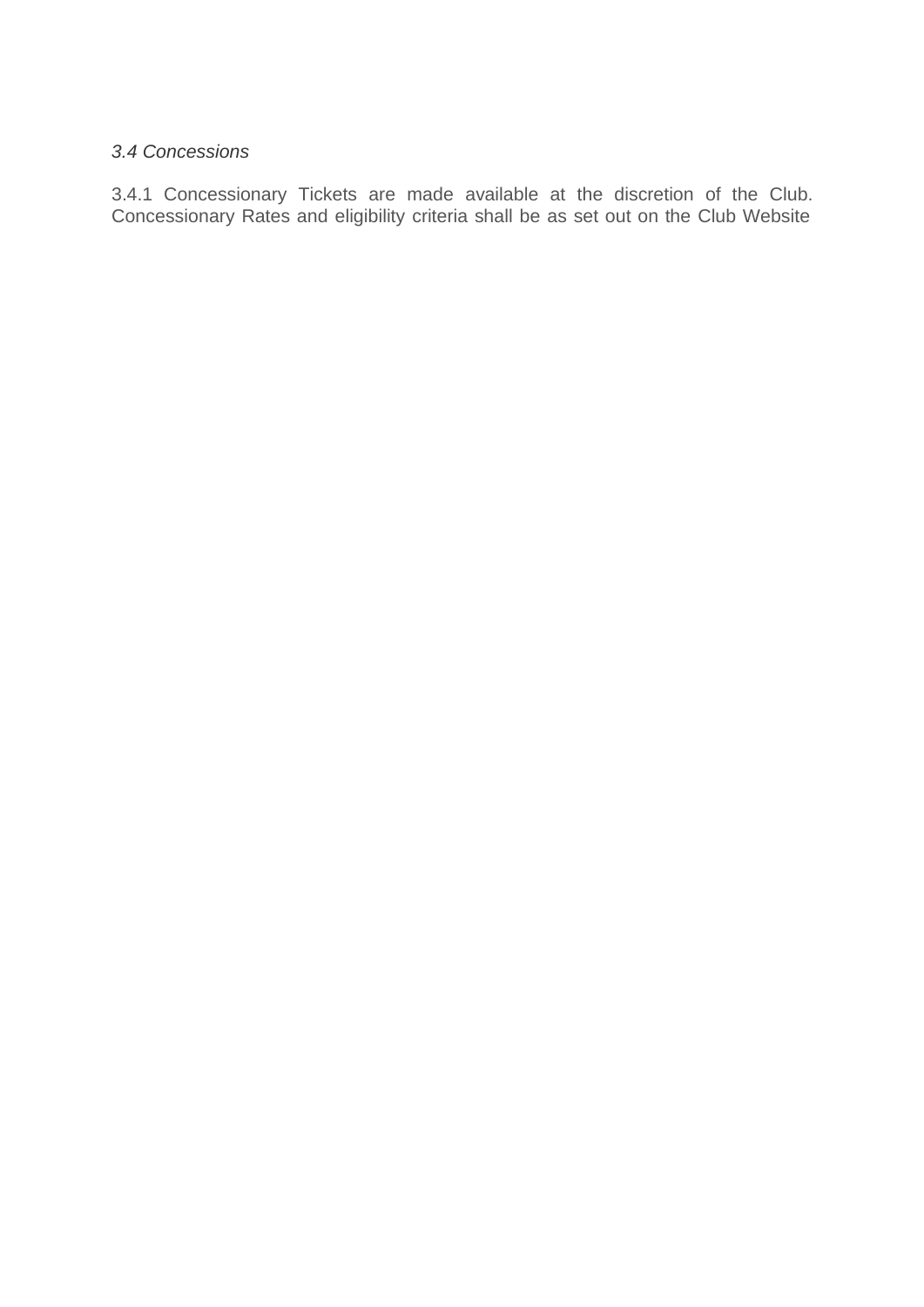or as otherwise notified by the Club from time to time. Unless expressly stated otherwise, all prices are inclusive of VAT

3.4.2 The availability of any Concessionary Rates offered by the Club for Single Match Tickets based on age shall be determined by the age of the Supporter on the date of the relevant Match.

3.4.3 The availability of any Concessionary Rates offered by the Club for Concessionary Season Tickets based on age shall be determined by the age of the Supporter on 1<sup>st</sup> August before the start of the relevant Season.

3.4.4 Supporters or Guests using a Concessionary Ticket will be required to produce sufficient evidence that they meet the eligibility criteria when requested by the Club. Such as, but not limited to, producing proof of date of birth (for age based concessions) or valid student cards (for student based concession). Requests by the Club to produce evidence can be made at the time of purchase, on entry to the Ground or within the Ground. Any failure to provide sufficient evidence on request may result in the cancellation of the Concessionary Ticket(s) in question, unless the Supporter or Guest chooses to pay the additional amount required to upgrade the Concessionary Ticket(s).

### 3.5 *Disabled supporters*

3.5.1 Wheelchair users can view Matches at the Ground from the front of the South or East stands or slightly raised viewing platforms in the North stand or an upper wheelchair platform located adjacent to the television gantry in the South stand.

3.5.2 Subject to clause 3.5.3 wheelchair users pay the normal price for Tickets (or if eligible the normal applicable Concessionary Ticket price). Where it is necessary for a disabled Supporter to have a Personal Assistant ("PA"), the PA will receive a ticket free of charge provided the PA sits with the disabled Supporter to assist them.

3.5.3 Prices for the upper wheelchair platform in the South stand shall be the same as those advertised for the South lower stand. This is to reflect the distance and difficulty in gaining access to the catering outlet (located on the floor below).

3.5.4 Ambulant disabled supporters pay the normal price for Single Match Tickets (or if eligible the normal applicable Concessionary Ticket price). Subject to supporting evidence being provided upon request, where it is necessary for an ambulant disabled supporter to have a PA, the PA will receive a ticket free of charge provided the disabled Supporter is in receipt of the mid-rate care element or the high rate mobility component of the Disability Living Allowance or the new Personal Independence Allowance and the PA sits with the disabled Supporter to assist him/her.

#### *3.6 Away Tickets*

3.6.1 The price for Away Match Tickets is determined by the Hosting Club and will be advertised on the Club Website.

3.6.2 You agree to conduct yourself in a manner befitting a representative of the Club and will not do anything or procure that anything be done which might bring the name or reputation of the Club into disrepute.

3.6.3 Your use of any Away Match Ticket will be subject to the Hosting Club's ground regulations and any applicable ticket terms and conditions of the Hosting Club.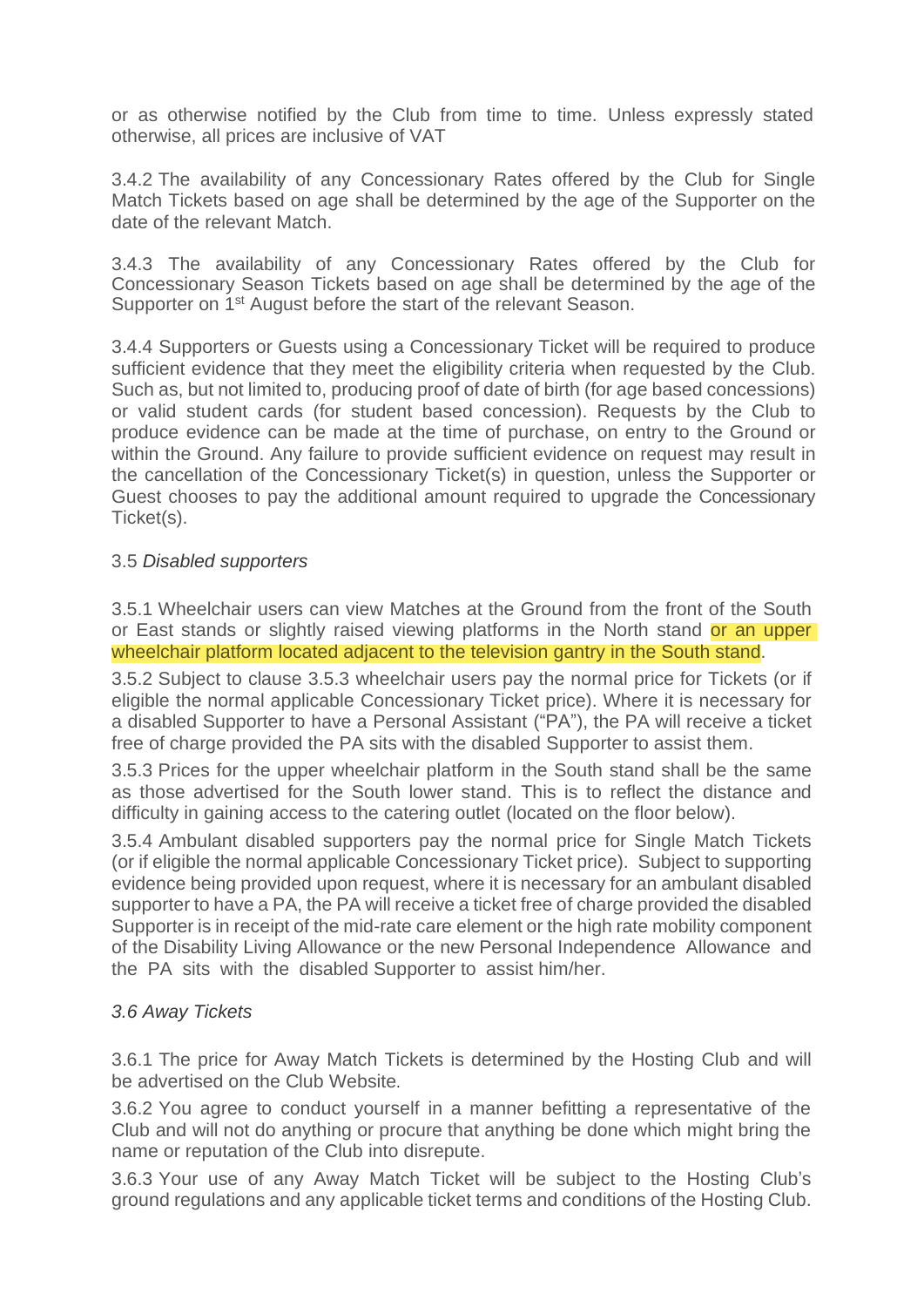3.6.4 Away Tickets can be collected from the Ticket Office when it is open for business during normal office hours up to one hour before close of business on the last working day before the day of the Match. Any Away Ticket(s) not collected by this time will be returned to the Host Club where they will normally be available for collection from one-hour before kick-off. The person picking up the tickets will be required to give the name and address and may be asked for valid ID.

# **4. COVID-19**

4.1 Subject to clauses 4.3 to 4.13 (inclusive) You will be entitled to claim a pro rata refund of the price paid for the Season Ticket in respect of any Home League Match in the 2022/23 season at which the Club is unable to provide or offer You any seat as a result of any legal restrictions imposed as a result of Coronavirus / Covid-19 that requires a reduced spectator capacity (at a 2022/23 Season Home League Match a 'Restricted Match').

4.2 Subject to clauses 4.3 to 4.13 (inclusive) You will be entitled to claim a pro rata refund of the price paid for the Season Ticket in respect of any Home League Match in the 2022/23 Season which as a result of any legal restrictions imposed as a result of Coronavirus / Covid-19 is cancelled and only if the Home League Match is not capable of being rearranged before the 2022/23 Season is determined.

4.3 Clause 4.2 will not apply where the cancelled Match is rearranged to take place within the 2022/23 Season and a seat is offered to You at the rearranged Home League Match. Season Tickets would be valid for the rearranged Match. If a seat is not able to be offered at the rearranged Home League Match clause 4.1 would apply and You will be entitled to claim a pro rata refund of the price paid for the Season Ticket price in respect of the Restricted Match.

4.4 Clause 4.1 will not apply to any Restricted Match if an alternative seat has been offered and You decline the alternative seat.

4.5 In the event of any Restricted Match details of how to claim any refund that you are entitled under this clause 4 will be set out on the Club Website or otherwise notified to valid Season Ticket holders.

4.6 If Your Season Ticket for any reason is suspended and/or terminated in accordance with its Terms and Conditions then any refund entitlement under this clause 4 will also be automatically suspended or terminated.

# **5. ENTRY TO THE GROUND**

5.1 Use of any Ticket constitutes acceptance of the Terms & Conditions of Entry and Ground Regulations.

5.2 Any Ticket obtained or used in breach of the Terms & Conditions of Entry shall be automatically cancelled and all rights attached to such Ticket shall be invalidated. The Club reserves the right to refuse admission to, or eject from, the Ground any person who fails to comply with the Terms & Conditions of Entry.

5.3 With the exception of those in wheelchairs – for which a separate emergency evacuation plan is in place – those purchasing Tickets that are not on the ground floor must be fit and able bodied enough to egress by way of the normal staircase in a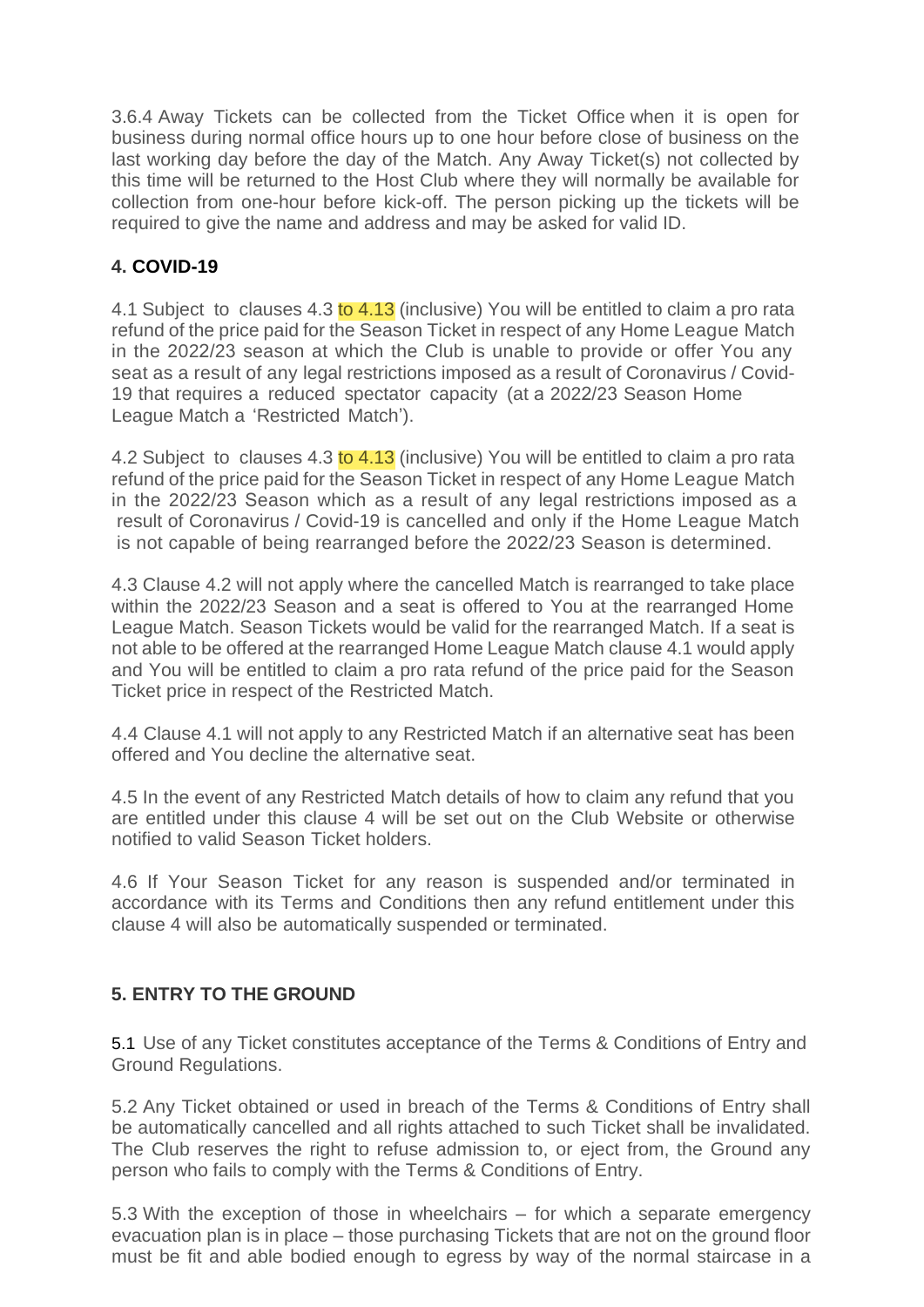prompt and speedy manner. In the event of not being able to do so for any match or longer period of time it is their responsibility to contact the Ticket Office at the earliest opportunity to exchange their seat(s) to a more accessible area. Whilst every effort will be made to find an alternative viewing area, this is subject to availability and the club cannot guarantee an alternative seat.

5.4 Blocks 22 and 23 in the North Stand are designated as a Family Area. For highprofile matches, and likely sell outs in the North Stand we will operate a strict 'No Adults over 18s without children under 18'. For these fixtures, Over 18s that after booking find they will not be accompanied by an Under 18 will need to transfer to an alternative seat in the ground. In these circumstances it is their responsibility to contact the Ticket Office at the earliest opportunity to exchange their seat(s) to another block. Whilst every effort will be made to find an alternative viewing area, this is subject to availability and the club cannot guarantee an alternative seat.

5.5 Any Supporter aged under 13 years must be accompanied by a Supporter aged 18 years or over for the duration of the Match. Such Supporter shall be responsible for and supervise the children they accompany at all times and within reason ensure that they remain seated during the match. For every Supporter aged 18 or over there is not to be more than four children under 13 years old under their supervision.

5.6 Under 3's are expected to sit on a parents/guardian or appropriate adults lap and are not issued with a ticket. If a ticket is required it needs to be purchased at the appropriate rate.

5.7 Any Supporter who has purchased a Ticket will be permitted to sit in the seat corresponding to the details on their Ticket, or such other alternative seat as the Club may allocate at its reasonable discretion and no other seat. Any Supporter found to be in breach of this clause may be asked to use the seat corresponding to the details on their Ticket, and failure to do so may result in immediate ejection from the Ground, and no refund shall be given.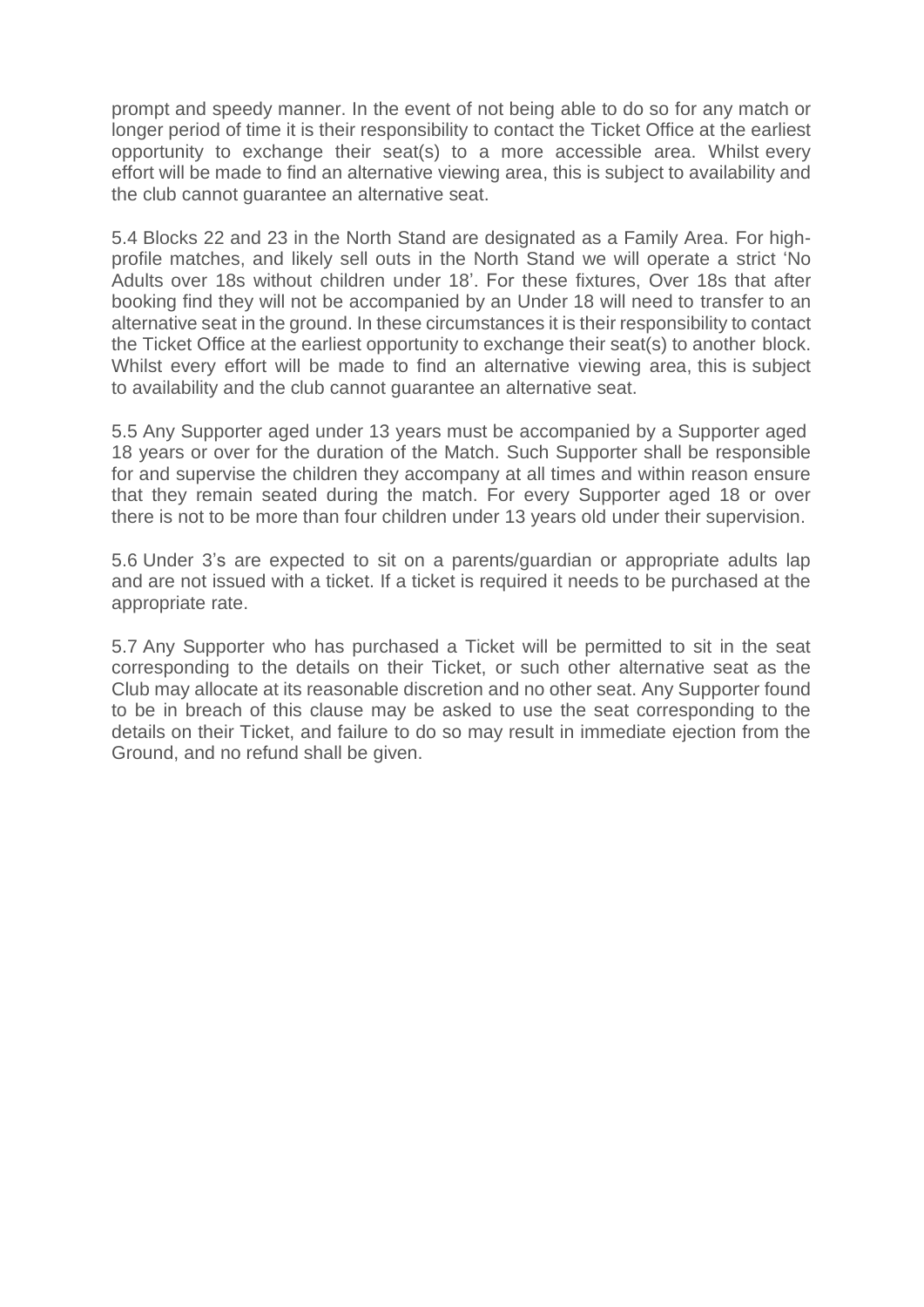5.8 Nothing in these Conditions shall constitute or imply any entitlement to occupy any seat indicated on any Ticket in any subsequent Match or Season.

5.9 Except for mobile telephones (which may only be used for personal and private purposes), You shall not bring into (or use within) the Ground any equipment which is capable of recording or transmitting (by digital or other means) any audio, visual or audio-visual material or any information or data in relation to a Match or any aspect of it. Any person acting in breach of this provision will be required to deliver up any tapes, films, disks or other recordings or data to the associated league and/or the Club and the copyright in any such recording or transmission is hereby assigned (by way of present assignment of future copyright pursuant to section 91 of the Copyright, Designs, and Patents Act 1988) to the League in which the Club is situated.

5.10 Save for official Club merchandise and/or other football related clothing worn in good faith, You and any Guests shall not bring into, use or display within the Ground any sponsorship, promotional or marketing materials.

5.11 You and any Guests shall not offer or distribute (either free or for sale by any person) within the Ground any consumer article or commercial product of any nature. For the avoidance of doubt this clause shall not prevent the lawful distribution of text publications in any format which do not infringe this clause where both the content and the publication are lawful in all respects and do not in the Club's reasonable opinion constitute a threat to public order.

5.12 You shall not bring or attempt to bring into the Ground any alcoholic beverage whatsoever. Refreshment facilities will be made available inside the Ground.

5.13 There is no re-admission if you leave the Ground.

5.14 Certain other items are prohibited inside the Ground. You may be searched at the Ground and refusal will result in admission being refused or ejection from the Ground.

# **6. USE OF THE TICKET**

6.1 Subject to clause 6.7 and 6.8, the Ticket is issued for Your sole use and, except as allowed under these Conditions, You shall not resell, assign or transfer the Ticket or the benefit of it to any other person without the prior written consent of the Club. The reference to reselling the Ticket includes reference to offering to sell a Ticket, exposing a Ticket for sale, making a Ticket available for sale by another and advertising that a Ticket is available for purchase (including by way of an online auction site). For the avoidance of doubt (and by way of example only) a Ticket may not be offered as a prize in any promotion or competition or transferred, lent or sold to any third party as part of a hospitality or travel package, given to a third party who agrees to buy another good or service or used for any other commercial purpose save as expressly authorised in writing by the League or the Club. The Club shall, in the event anyone is found to attempt to resell, assign or transfer any Ticket(s), be entitled to:

6.1.1 cancel and withdraw any Ticket(s) so purchased; and

6.1.2 refuse any refund.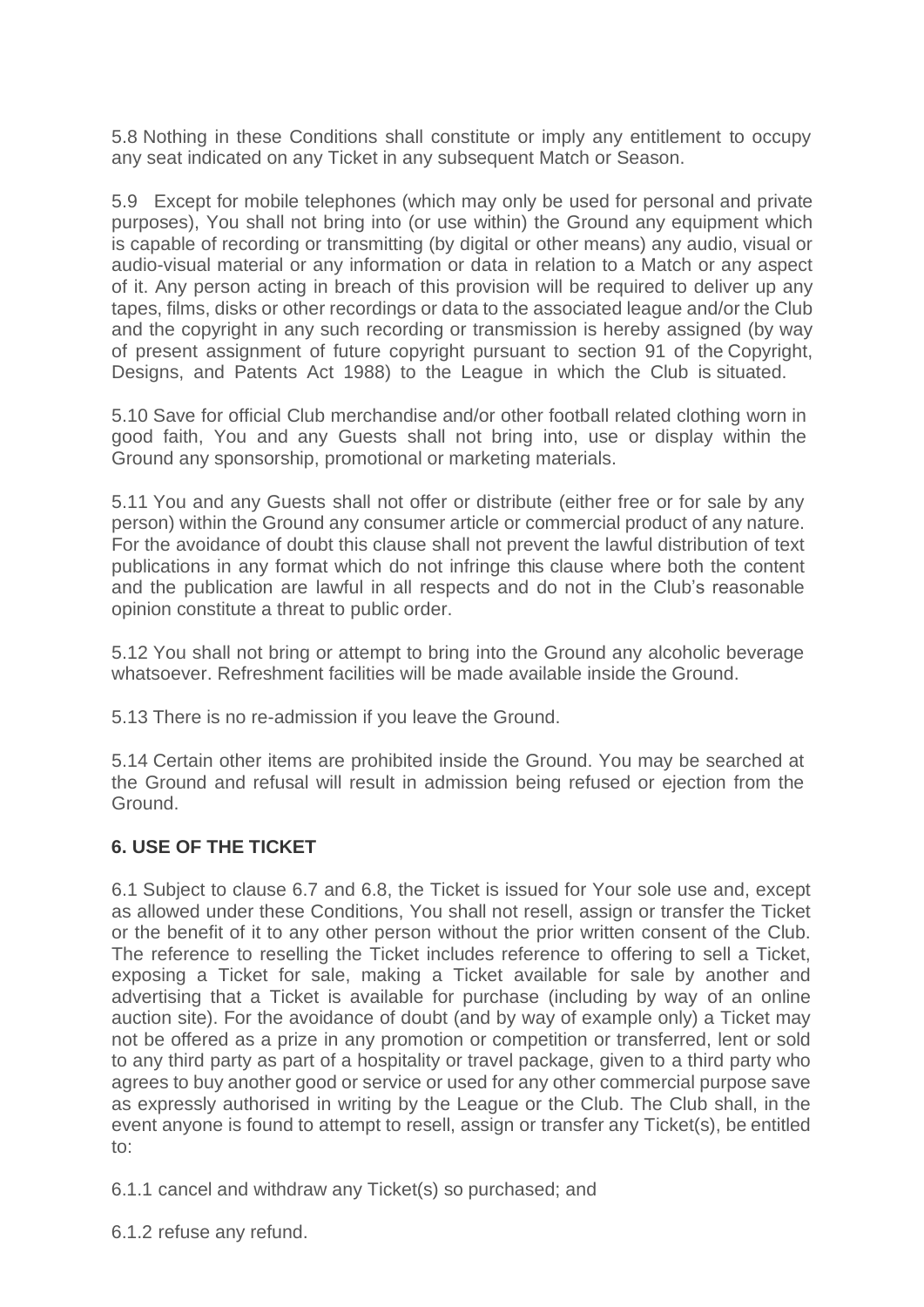6.2 The Ticket will remain the property of the Club at all times and must be produced together with evidence of Your identity if required to do so by any official, steward or employee of the Club or any police officer. The Club reserves the right to require the immediate return of the Ticket at any time.

6.3 Misuse of the Ticket may result in You being refused entry to, or ejected from, the Ground in respect of a particular Match and/or the cancellation and withdrawal of the Ticket. In the event of any cancellation and withdrawal in accordance with this clause 6.3, no refund shall be given. The Club further reserves its right to take any legal action against any persons as it sees fit in connection with such matters, including a claim for an account of profits made from an unauthorised use of the Ticket.

6.4 The unauthorised sale or disposal of a Ticket is a criminal offence under section 166 of the Criminal Justice and Public Order Act 1994 (as amended by the Violent Crime Reduction Act 2006). The Club will inform the police when it becomes aware that tickets are being sold illegally and will press for charges to be brought against those breaking this law.

6.5 If You/Your Guest suspects that ticket touting is taking place in or around the Ground, the Club requests that You promptly report Your suspicions to the Club and police.

6.6 If You are convicted of a ticket touting offence, or the Club reasonably suspects You have committed such an offence, it will notify the League who may in turn notify other league clubs and/or the relevant law enforcement authorities. The information that the Club shares may include Your personal details, information about the offence and about ticket purchases (including payment details). The Club use this information to identify and prevent ticket touting offences and disorder at matches.

6.7 Subject to clause 6.9, if more than one Ticket is issued to You one Single Match Ticket (or if you are a Season Ticket holder your Season Ticket) must be retained by You for personal use and the remainder may be transferred to Your Guests for their personal use. Subject to clause 5.1, if You and/or Your Guest are unable to use any Single Match Ticket then You and/or they may transfer that Single Match Ticket to a person who is known to You personally and who would be entitled (under the Terms & Conditions of Entry) to purchase such Single Match Ticket and attend such Match. This transfer must not involve the transfer of any monies or other items which may result in the transfer to be considered a sale or exchange.

6.8 Subject to clause 8.2, You may on no more than 4 occasions during the Season transfer Your Season Ticket to a person who is known to You personally for use by that person in connection with a single Home League Match, provided that such person would be entitled (under the Terms and Conditions of Entry) to purchase a Ticket for and attend such Match. If the transferee of Your Season Ticket would have been required to pay a higher age related price for the Season Ticket than You paid, then You or they will be required to pay an upgrade charge of the difference between the Nominal Match Price paid by You and the Nominal Match Price that would have been payable by the transferee. On all subsequent occasions the upgrade fee will be the difference between the Nominal Match Price paid by You and price of a Single Match Ticket that would be payable by the transferee for the relevant Match, rounded up to the nearest whole pound. No refunds would be payable for downgrades from a higher to lower price category or from a dearer to cheaper part of the ground. You are required to notify the Ticket Office on all occasions which You are not using the Ticket and intend to transfer this to any other Supporter – the Club reserves the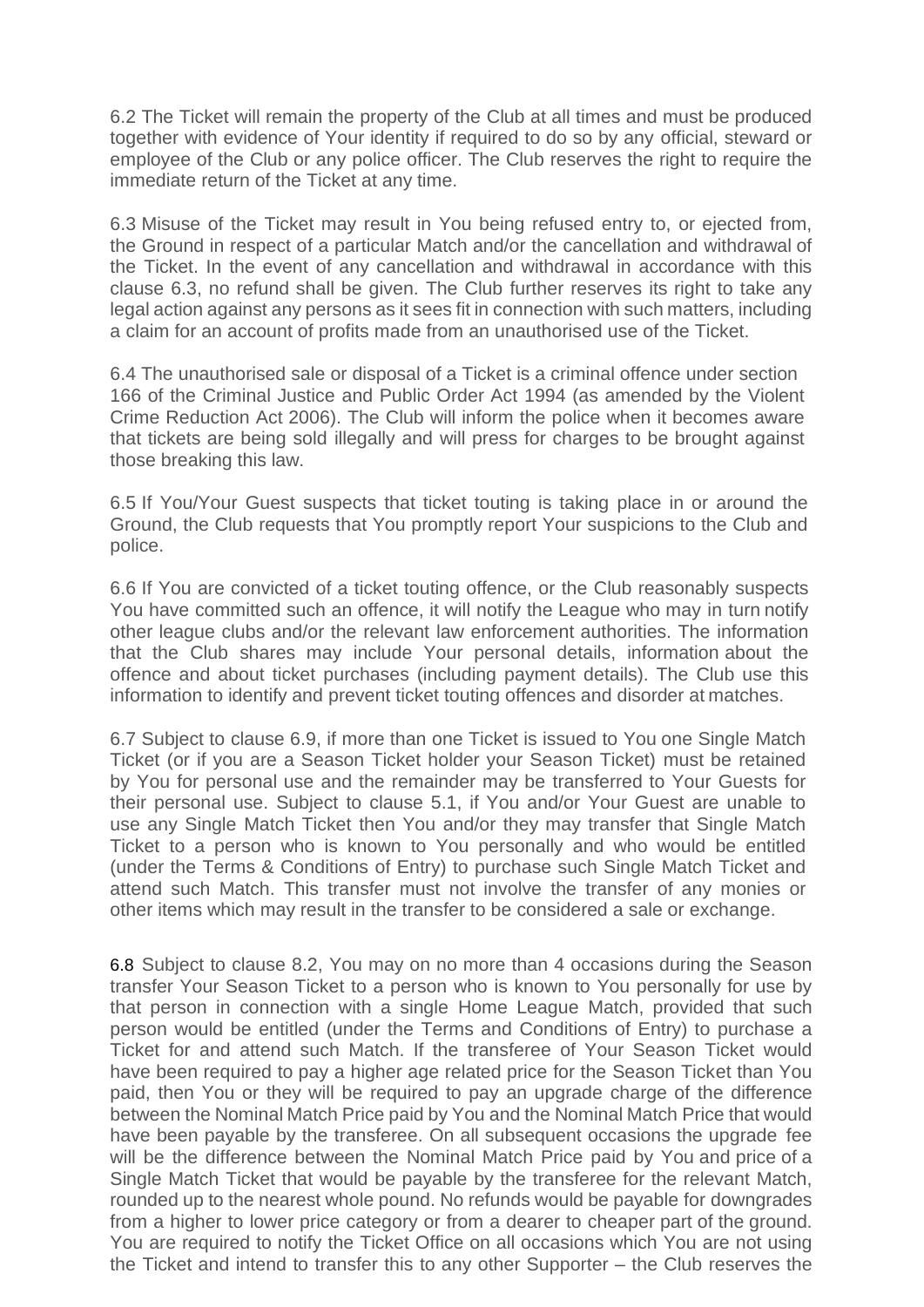right to ask for the personal details for this Supporter, and failure to provide these may result in the cancellation of the Ticket for the selected fixture.

6.9 The transfers of Tickets permitted under clause 6.7and clause 6.8 are permitted on the conditions that:

6.9.1 such transfer is not made in the course of business;

6.9.2 the transfer takes place free of charge;

6.9.3 the purchaser must purchase and retain a Ticket for their own personal use;

6.9.4 the purchaser may be requested to inform the Club of the personal contact details of the Guest, including their address and present them to any official, steward or employee of the Club and/or any police officer when asked to do so; and

6.9.5 such transfer must not be in contravention of clause 6.1.

6.10 The Guest shall comply with the Conditions of Entry which shall apply to the Guest as if they were the original intended user of the Ticket. It is Your responsibility to inform the Guest that they are subject to Conditions of Entry. If any Supporter who is attending as a Guest of the purchaser is found to be in breach of these conditions, the purchaser and any/or of their Guests may be subject to immediate ejection from the Stadium, and no refund shall be given.

### **7. CHANGES TO DATES, REFUNDS & EXCHANGES**

7.1 Fixtures are subject to change. No guarantees can be given by the Club that the Match will take place at a particular time or on a particular date due to reasons beyond the Club's control. The Club reserves the right to reschedule or cancel any Match without notice and without any liability.

7.2 If the Club reschedules or cancels a Match or it is abandoned before kick-off then:

7.2.1 holders of Single Match Tickets will be entitled to receive a full refund or, at their option, the ticket will be valid to access the rescheduled Match;

7.2.2 holders of Season Tickets will be entitled to access the rescheduled Match in the event the game is a League Match;

7.2.3 Business Customers will be entitled to receive a full refund, or at their option, the ticket will be valid to access the rescheduled Match.

7.2.4 Refunds must be made via the procedure specified by the Club from time to time (available upon request) but no later than midday on the last working day before the date of re-arranged Match. It is the Ticket holders responsibility to find out the date of rescheduled Matches for which they have Tickets.

7.2.5 Any refund to which a person is entitled under these Conditions will only be issued on production of the actual Ticket and identification demonstrating that the person requesting the refund is the person to whom the Ticket was originally sold. The identification produced must be to the reasonable satisfaction of the supervisor of the Ticket Office.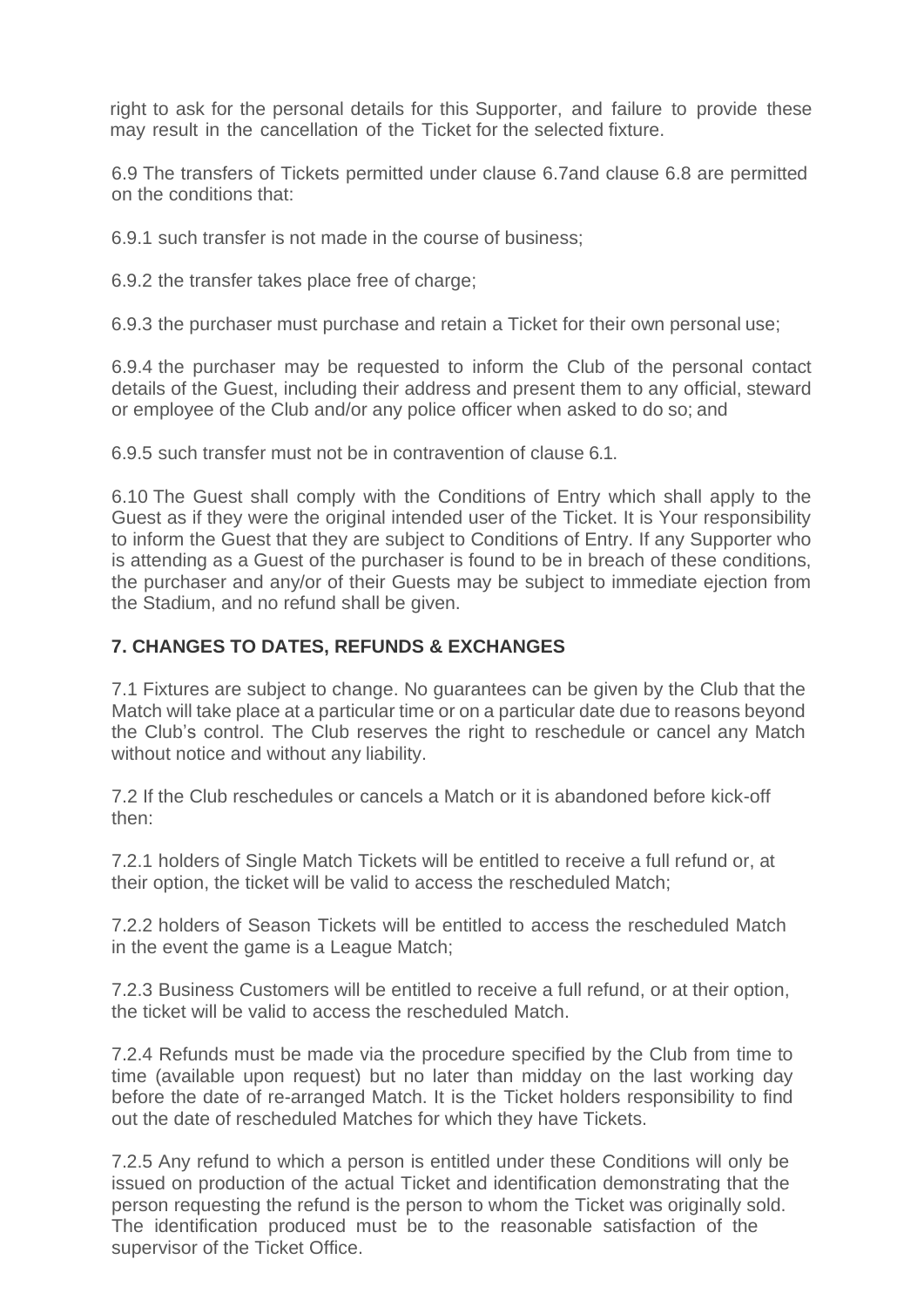7.3 If a Match is abandoned before the 2nd half has kicked-off then:

7.3.1 holders of Single Match Tickets will be entitled to access to access the rescheduled Match and the original Ticket will be valid for access to the rescheduled Match:

7.3.2 holders of Season Tickets will be entitled to access the rescheduled Match in the event the game is a League Match;

7.3.3 Business Customers will be entitled to access and the original ticket will be valid for access to the rescheduled Match.

7.4 If a Match is abandoned after the 2<sup>nd</sup> half has kicked-off the:

7.4.1 Match Ticket holders are entitled to half price access to the rescheduled Match. In the event the game is a League Match Season Ticket holders would be entitled to access the re-arranged Match with no additional charge.

7.4.2 Match ticket holders MUST retain their original Ticket and details how to obtain a Ticket for the new date would be announced at the earliest opportunity on the Club Website.

7.4.3 No refunds would be given to those unable to attend the rescheduled match.

7.5 The ownership of a Season Ticket is not transferable without written agreement from the Club. Any such requests must be made in writing and must be made by or include permission from the current holder of the Season Ticket. In the case of a Concession Season Ticket, if the transferee would have been required to pay a higher price, than the transferee will be required to pay an upgrade charge of the difference between the Price paid by You and the Price that would have been payable by the transferee.

7.6 If You are not a Business Customer then You can cancel a Single Match Ticket no later than midday on the last working day before the relevant Match, by returning the Ticket and requesting a refund.

7.7 Business Customers have no right to cancel the Ticket with the exception of clause 7.2.3 above.

7.8 Refunds on Season Tickets will only be available in exceptional circumstances and at the Club's sole discretion. The Club will deduct from the amount of any refund payable to You under this clause a pro rata amount in respect of any Matches already completed and its reasonable administrative costs.

# **8. SEAT TRANSFERS**

8.1 Holders of Season Tickets will be entitled to relocate their seats for an entire Season, subject to availability and payment of a £5 administration fee. A pro rata price increase (where the seat is a more expensive one) or a pro rata refund (where the seat is a cheaper one) will be due to or by the Club as the case may be.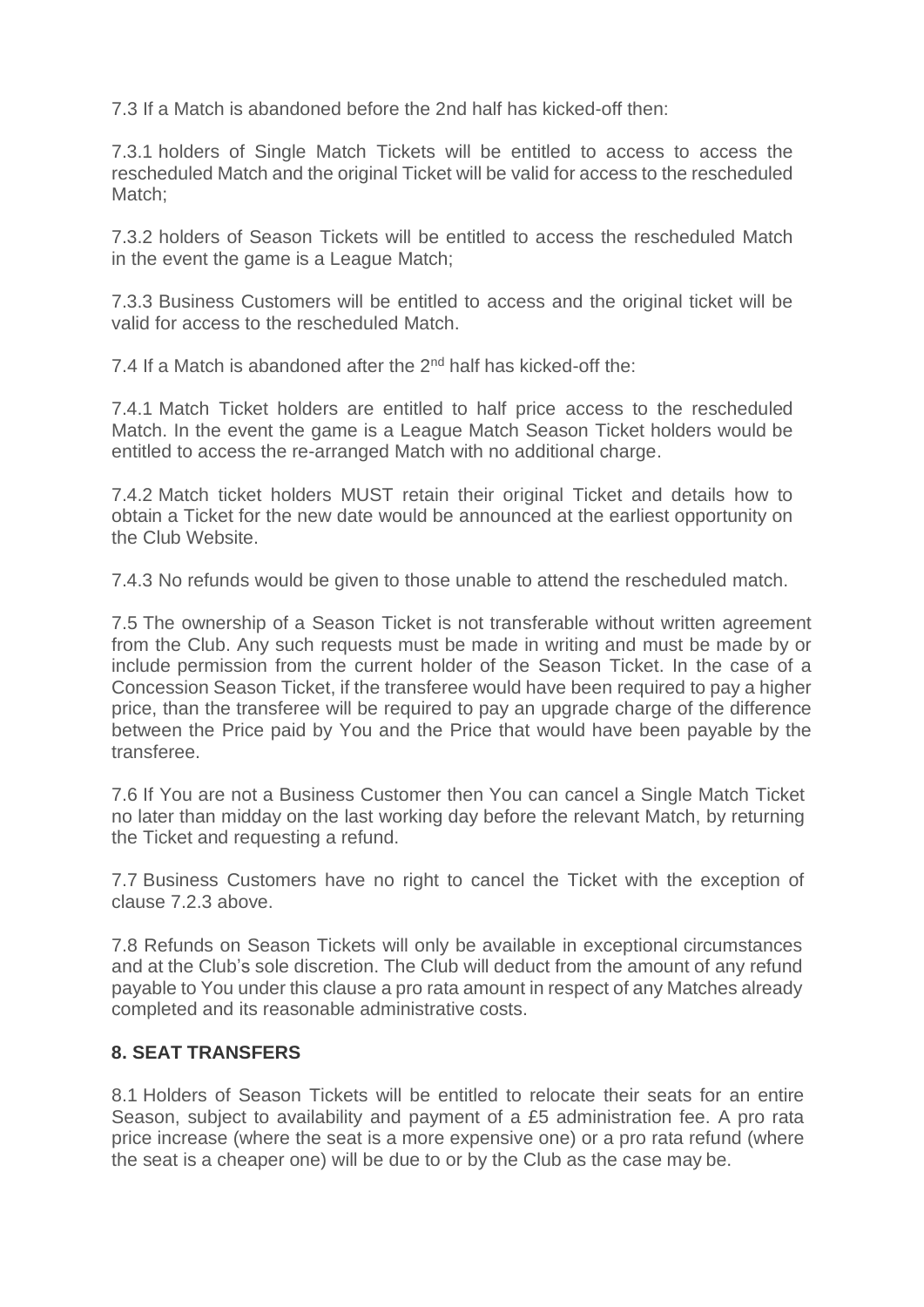8.2 Subject to availability, holders of Season Tickets will be entitled to relocate their seats for individual Matches to a more expensive seat (in which case an upgrade fee will be payable) or a cheaper seat (in which case no refund will be available). The upgrade fee will be the difference between the Nominal Match Price and price of a Single Match Ticket for the relevant Match. Season ticket holders will also be permitted to transfer their seat within the same area at no additional cost to enable them to purchase seats for Guests and sit next to them.

# **9. LOST, STOLEN OR DEFACED TICKETS**

9.1 In order to gain entry to the Ground the Ticket must be presented in its entirety and must not be damaged, defaced or destroyed. Defaced, illegible or incomplete Tickets may be invalidated. You are responsible for ensuring you keep your Ticket in a safe, secure and good condition.

9.2 If You arrive at a Match without Your Ticket or Your Ticket is damaged, defaced or destroyed, the Club will not be obliged to admit You to the Ground or issue any other form of Ticket for that Match. If, in the Club's discretion, a duplicate Ticket is provided, a non-refundable administration fee of £1 will be payable on request which may be waived at the sole discretion of the Club. Any Supporter who chooses the Post-delivery method and has not updated their postal address, or any Supporter who chooses the Print@Home method and has not updated their email address or failed to print the Ticket for whatever reason, may also be subject to a non- refundable administration fee ask the Club to issue a replacement Ticket(s). In the event that the Ticket holder does not know the actual seat number and the Club cannot track it down on its database within a reasonable period of time the Supporter will be required to purchase another Ticket. In this circumstance as long as the original Ticket is returned within 14 days and has not been scanned into the Ground the ticket price less a £1 administration fee will be refunded.

9.3 For the purpose of clause 9 whether a Ticket is damaged, defaced or destroyed will be determined by the Club acting reasonably in its sole discretion. Purchasers and Guests are advised to look after the Tickets (including without limitation, not to bend, fold, crease, staple, exposing to a heat source or washing the Ticket(s)). The Club accepts no liability for any damage to any Tickets caused by a failure to reasonably look after it.

9.4 If, acting reasonably, the Club accepts that a Season Ticket has been lost, damaged or destroyed, it will issue a duplicate Season Ticket as soon as reasonably practicable following payment by the Supporter of a £5 non-refundable administration fee. If, acting reasonably, the Club accepts that a Season Ticket sent to You by the Club was never in fact received, it will issue a duplicate Season Ticket without any administration fee.

9.5 A duplicate Ticket may be issued by the Club without any administration fee, should the Ticket in question have been stolen from the Supporter. In this instance, the Club reserves the right to request and validate the crime reference number provided to the Supporter by the police, and failure to provide a valid crime reference number will result in the non-refundable administration fee being applicable.

9.6 The issue of a duplicate Season Ticket will be conditional on You signing a document confirming that the original Season Ticket was lost, damaged, destroyed, stolen or never received (as the case may be). If a lost or stolen Season Ticket is found You must return it to the Club immediately. You must indemnify the Club against all losses it suffers in connection with any false representation by You that a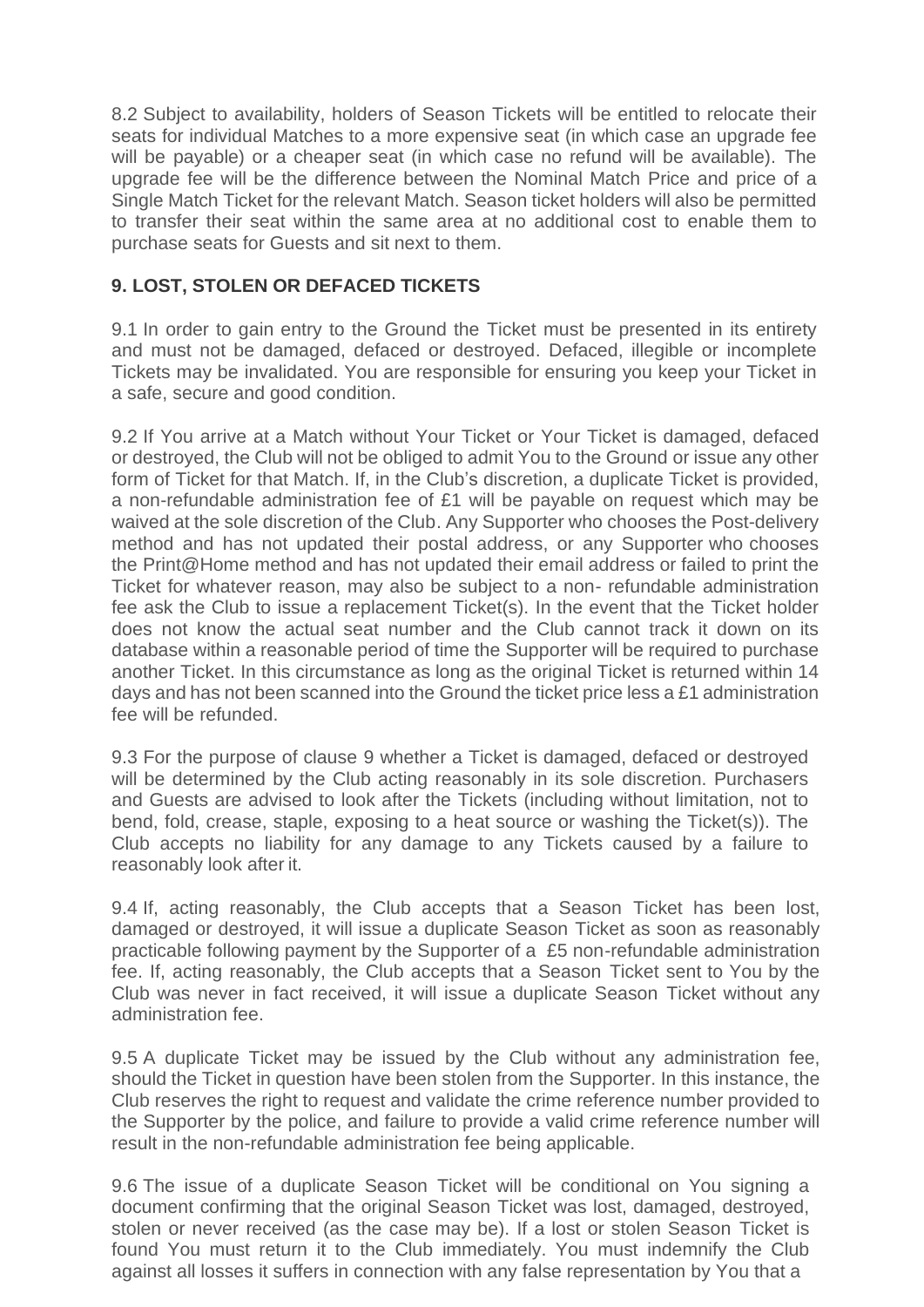Season Ticket was lost, stolen, damaged, destroyed or never received.

# **10. CANCELLATION & WITHDRAWAL OF TICKETS**

10.1 The Club reserves the right to cancel in whole or in part, any Ticket issued to You at any time, without providing any reason. A proportionate refund will be given to You, in the absolute discretion of the Club and/or in accordance with the Terms and Conditions of Entry, in the event of any such cancellation under this clause 10.1.

10.2 Without prejudice to any other rights or remedies it may have, the Club shall have the right in the case of any serious or persistent breach of the Terms & Conditions of Entry to cancel and withdraw any Ticket issued to You. In the event of such cancellation no refund will be paid.

10.3 Without prejudice to the generality of clause 10.1 and 10.2, the following actions shall constitute a serious breach of the Terms & Conditions of Entry:

- 10.3.1 any violence or abuse towards any member of staff at any time.
- 10.3.2 smoking, the Stadium is strictly a non-smoking stadium (please note, this also includes the use of electronic cigarettes);
- 10.3.3 persistent standing in seated areas whilst the Match is in progress;
- 10.3.4 sale or transfer (save as permitted) of any Ticket to any person;
- 10.3.5 deliberate misuse of the Ticket;
- 10.3.6 any misrepresentation in relation to clause 1.2;

10.3.7 the use of foul, abusive, obscene, racist and/or discriminatory language and/or gestures;

10.3.8 persistent swearing during the Match;

10.3.9 the possession of a banner or flag that bears material or slogans that are offensive, obscene, abusive or racist;

10.3.10 being (or appearing to be) drunk or intoxicated;

10.3.11 the throwing of any object within the Ground without lawful authority or excuse;

10.3.12 the chanting, singing and/or shouting of anything of an indecent, discriminatory or racist nature;

10.3.13 fighting or engagement in and/or inciting violence;

10.3.14 bringing into the Ground or using at the Ground illegal drugs, fireworks, firecrackers, air horns, laser devices and the like or any item that might be used as a weapon or comprise public safety;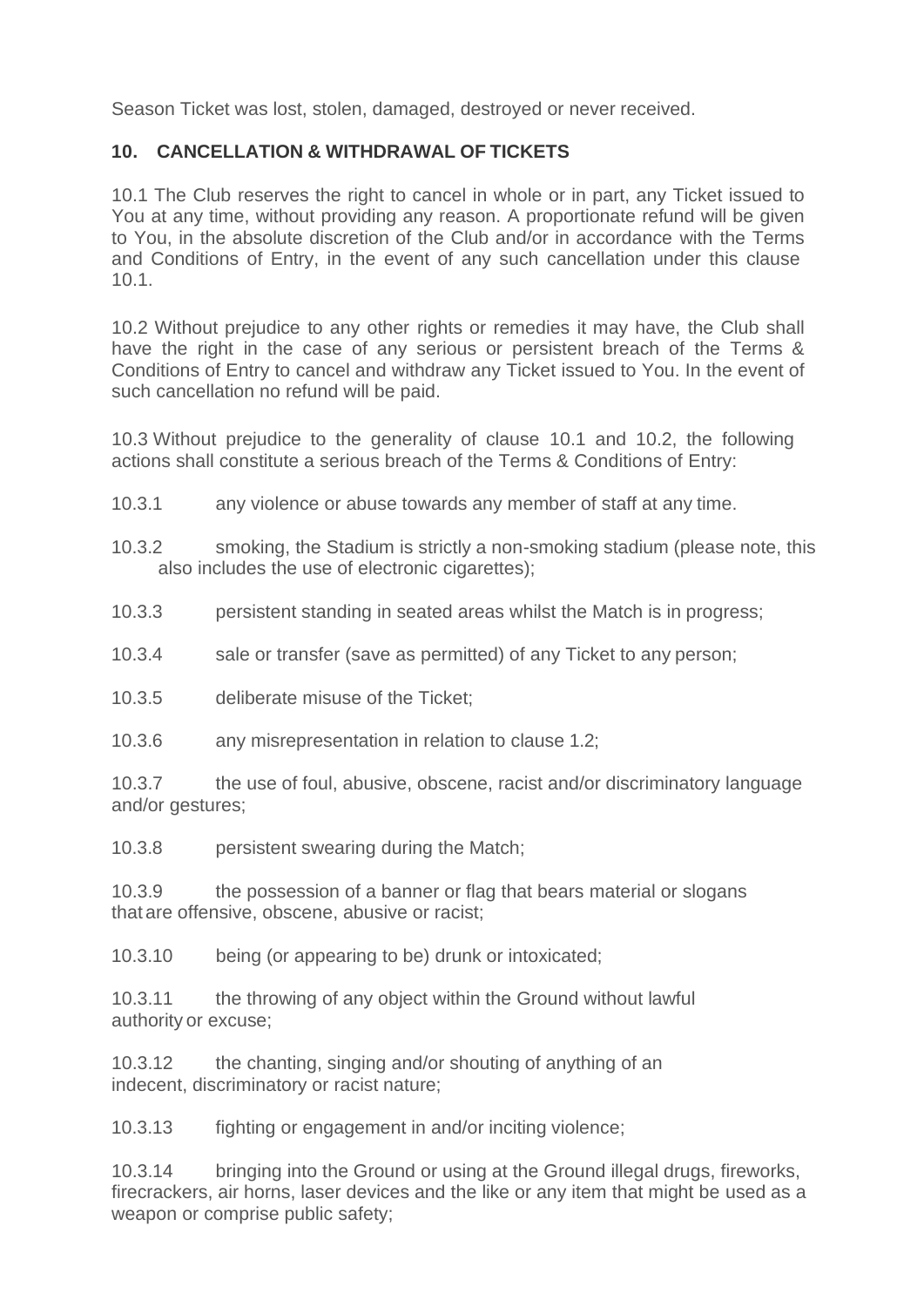10.3.15 entering the playing area or any adjacent areas to which spectators are not allowed to be in without lawful authority or excuse;

10.3.16 the supply of any misleading or incorrect information the Club in respect of the purchase or use of any Ticket;

10.3.17 any failure to pay or default of payment in respect of any sums owing to the Club (or any third party) in respect of a Ticket.

#### *Consequences of Cancellation*

10.4 In the event that Your Ticket is withdrawn or cancelled the Club reserves the right to exclude You from any membership scheme maintained or organised by the Club and/or to disqualify You from applying for or purchasing any Ticket(s) at its sole discretion.

### **11. EXCLUSION OF LIABILITY**

11.1 Nothing in these Conditions limits or excludes the Club's liability:

11.1.1 for fraud, personal injury or death caused by the Club or the Club's employees negligence during the course of their employment; or

11.1.2 for any matter in respect of which it would be unlawful for the Club to exclude or restrict liability.

11.2 Subject to clause 11.1, the Club shall be responsible to You for loss or damage You suffer that is a foreseeable result of its breach of these Conditions or its negligence but it will not be responsible for any loss or damage that is not foreseeable. The Club shall have no liability to You for any:

11.2.1 loss of profit, loss of business, business interruption, or loss of business opportunity;

11.2.2 loss of enjoyment, travel/accommodation costs;

11.2.3 abandonments, postponement or cancellation of Matches;

11.2.4 restrictions to the view of the Match caused by an act of another spectator and/or the position of the seat;

11.2.5 any indirect, consequential or economic loss arising under or in connection with the Contract; and

11.2.6 for loss of or damage to personal property at or around the Ground.

11.3 Subject to clause 11.1, the Club's total liability to You in respect of all other losses arising under or in connection with Contract, whether in contract, tort (including negligence), breach of statutory duty, or otherwise, shall in no circumstances exceed the price of the Ticket.

#### 12. USE OF IMAGES & VIDEO RECORDINGS AND PERSONAL DATA

12.1 By using a Ticket and entering the Ground, all persons are acknowledging that to provide Match day services that photographic images and/or audio, visual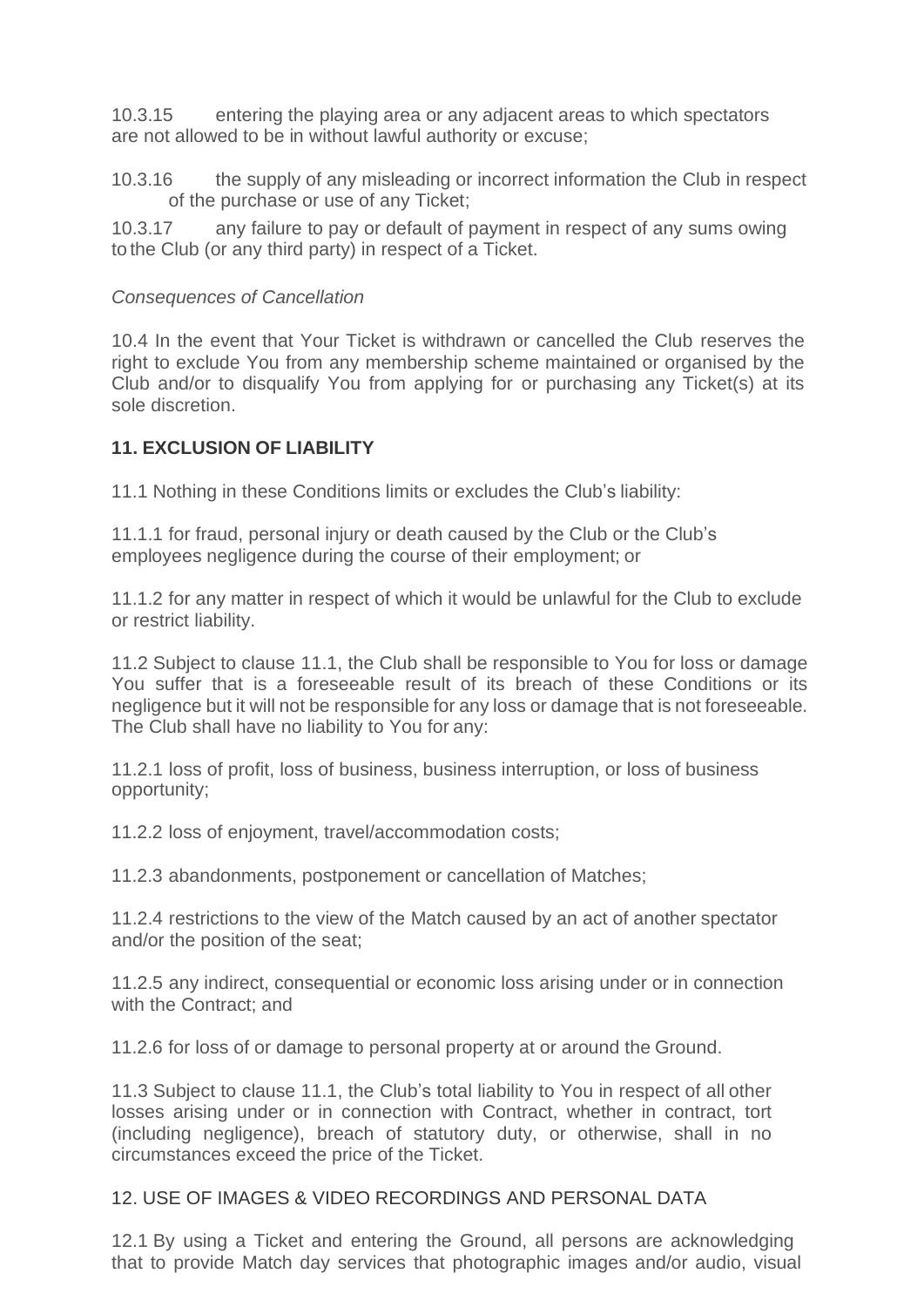and/or audio-visual recordings and/or feeds (and/or stills taken therefrom) may be taken of them and may also be used, by way of example and without limitation, in televised coverage of the Match and/or for promotional, training, editorial or marketing purposes by the Club or others (including commercial partners and accredited media organisations) and entry into the Ground constitutes your acknowledgement of such use. You further acknowledge that photographic images and/or audio, visual and/or audio-visual recordings and/or feeds (and/or stills taken therefrom) may be used (by the Club or by a third party, such as a law enforcement body) to identify you as an individual, where permitted by data protection laws, for the purposes of preventing or detecting crime, or any breach of the Terms & Conditions of Entry.

12.2 The Club processes personal data in accordance with its Privacy Policy, available on the Club Website at https://www.oufc.co.uk/website-privacy-policy/. Information about the Club's use of your personal data will be brought to your attention by the Club (see for example any applicable privacy policy, signage and/or other forms of announcement in or around the ground). For further information please contact the Club.

# **13. OTHER IMPORTANT TERMS**

13.1 Entire Agreement: These Conditions shall constitute the entire agreement between the Club and You in relation to the purchase of Tickets and all ancillary benefits.

13.2 Variation: The Club reserves the right to change these Conditions from time to time, and shall notify You of such changes if they materially affect Your rights as a consumer.

13.3 Waiver: The Club's failure to exercise, or delay in exercising, any right, power or remedy provided by these Conditions or by law shall not constitute a waiver of that right, power or remedy.

13.4 Severance: if any court or competent authority finds that any provision of these Conditions (or part of any provision) is invalid, illegal or unenforceable, that provision or part-provision shall, to the extent required, be deemed to be deleted, and the validity and enforceability of the other provisions of the Conditions shall not be affected.

13.5 Entire Agreement: These Conditions constitute the entire agreement between the Club and You and neither the Club nor You shall have any claim or remedy in respect of any statement, representation, warranty or undertaking made by or on behalf of any other party in relation to the to the Contract and/or Terms and Conditions of Entry.

13.6 Third Party Rights: Notwithstanding any other provision in these Conditions and with the exception of FIFA, UEFA, The FA, the Premier League and the English Football League, no other person other than You or the Club has any rights under the Contracts (Rights of Third Parties) Act 1999 ("Act") to rely on or enforce any term of these Conditions. Nothing in these Conditions shall affect any right or remedy of a third party that exists or is available other than as a result of the aforementioned Act.

13.7 Governing Law: Any Contract, these Conditions any dispute arising from them (contractual or non-contractual) shall be governed by and interpreted in accordance with the laws of England and Wales and are subject to the exclusive jurisdiction of the Courts of England and Wales.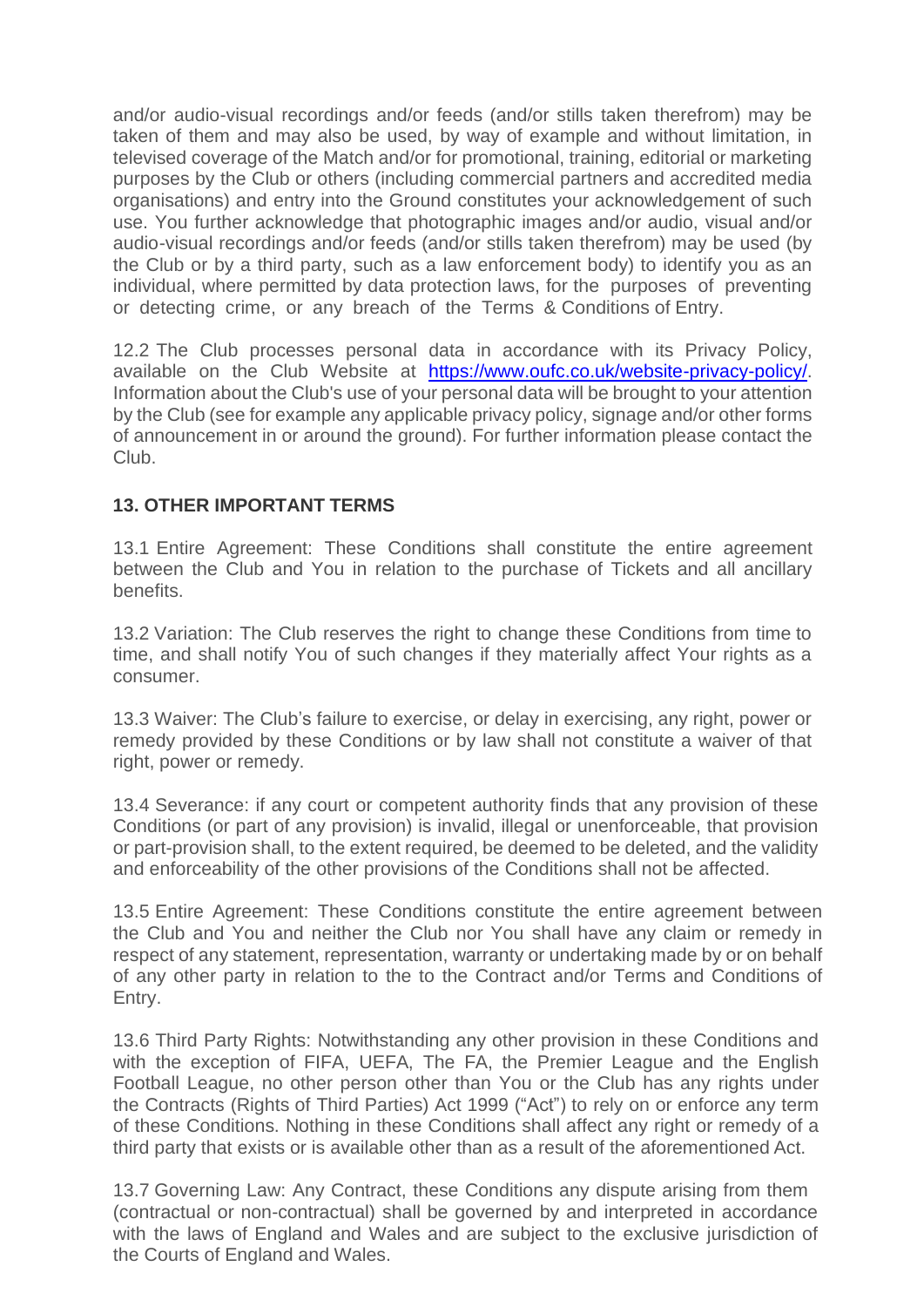# **14. DEFINITIONS**

14.1 In the Conditions the following words and phrases shall have the following meanings:

"Adult" means a person aged 22 years or over, save for Young Adults that are titled as such upon purchase of a relevant Young Adult Season Ticket.

"Away Match" means a Match organised by or hosted by another football club or organisation.

"Away Match Ticket" means a ticket in a form prescribed by the Hosting Club (and/or any rights arising out of or in connection with the foregoing) allowing the holder access to the single Match specified on the ticket.

"Business Customer" means a customer purchasing a Ticket for use in connection with a business.

"Club" means Oxford United Football Club Limited (Company No. 470509) whose registered office is at Grenoble Road, Oxford, OX4 4XP.

"Concessionary Rate" means a discounted rate for tickets advertised by the Club for Senior Supporters, Student Supporters or other Supporters meeting any advertised eligibility criteria.

"Concessionary Season Ticket" means a season ticket at a Concessionary Rate in a form prescribed by the Club (and/or any rights arising out of or in connection with the foregoing) allowing the holder access to all home League Matches during the Season.

"Concessionary Single Ticket" means a ticket at a Concessionary Rate in a form prescribed by the Club (and/or any rights arising out of or in connection with the foregoing) allowing the holder access to a single Match specified on the ticket.

"Concessionary Ticket" means a Concessionary Single Ticket and or a Concessionary Season Ticket.

"Conditions" means these terms and conditions of issue (as amended by the Club from time to time).

"Contract" means the contract between the Club and You for the supply of a Ticket.

"Football Regulation means any law, rule, requirement or regulation imposed by the FA, FIFA, UEFA, FAPL, the League or any other recognised and properly constituted football governing body to which the Club, the Ground or Home Matches are subject.

"Ground" means the football ground at Grenoble Road, Oxford OX4 4XP and any all other location owned, occupied or utilised by the Club for home Matches.

"Ground Regulations" means those ground regulations issued by the Club from time to time that set out the terms and conditions upon which supporters are granted entry to the Ground which can be requested from the Club or are available **HERE**.

"Guest" means a relative, friend, colleague and/or companion to a disabled person,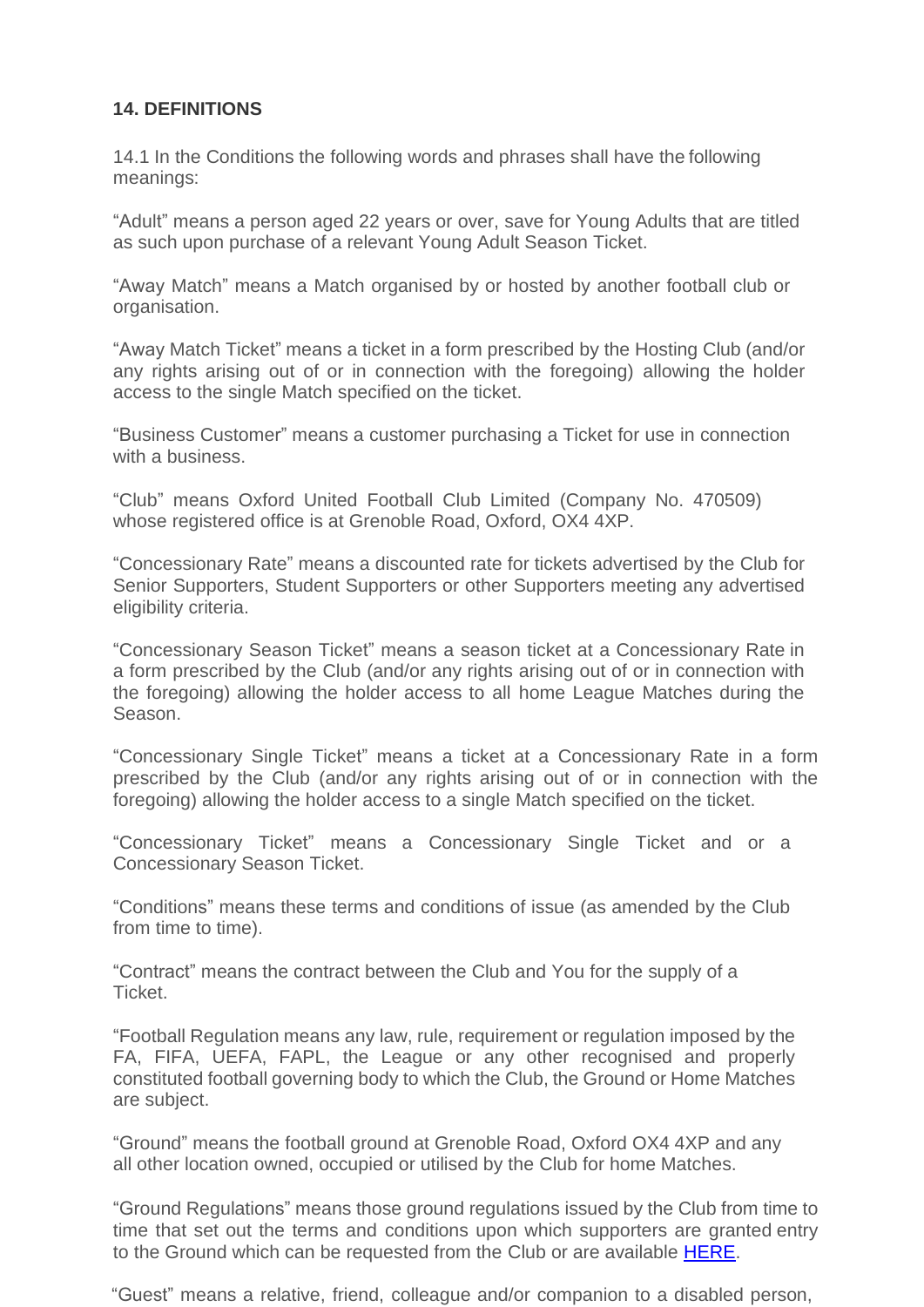who is a guest of a purchaser of a Ticket in accordance with clause 6.7 or clause 6.8.

"Home Match" means a match played at the Ground organised or hosted by the Club.

"Home League Match" means a League Match scheduled to be played by the Club as host at the Ground.

"Hosting Club" means the football club or organisation responsible for the Away Match.

"League Matches" means league matches within a league competition organised by the League, excluding any play-off matches.

"Match" means any football match in which the Club participates.

"Nominal Match Price" means, in relation to a Season Ticket, the amount of the total price payable for the Season Ticket that the Club attributes to a particular Match.

"Restricted Match" means all Home Matches which have to be played 'behind closed doors' or with a reduced capacity or with other restrictions in place as a consequence of the Coronavirus pandemic or other reason given in clause 4.

"Season" means the period of the year commencing on the date of the first League Match and, for each Club, ending immediately after the completion of the Club's final fixture of the League Competition or, if the Club is participating in the Play-Offs, the final Play-Off match for that Club.

"Season Ticket" means a ticket in a form prescribed by the Club (and/or any rights arising out of or in connection with the foregoing) allowing the holder access to Home League Matches during the Season as included on the list of league fixtures stated at the time of purchase.

"Senior" means a person aged 65 years or over.

"Single Match Ticket" means a ticket in a form prescribed by the Club (and/or any rights arising out of or in connection with the foregoing) allowing the holder access to a single Match at the Ground specified on the ticket.

"Student" means an individual enrolled for the purpose of attending a university or college course which lasts for at least one academic year, normally requiring attendance of at least 24 weeks a year and involves on average at least 21 hours of study, tuition or work experience per week during term time. A valid student card must be shown at point of purchase, collection, entry to the Ground or in the Ground if requested.

"Supporter" means a supporter of the Club as defined in clause 1.2 and "Supporters" shall be construed accordingly.